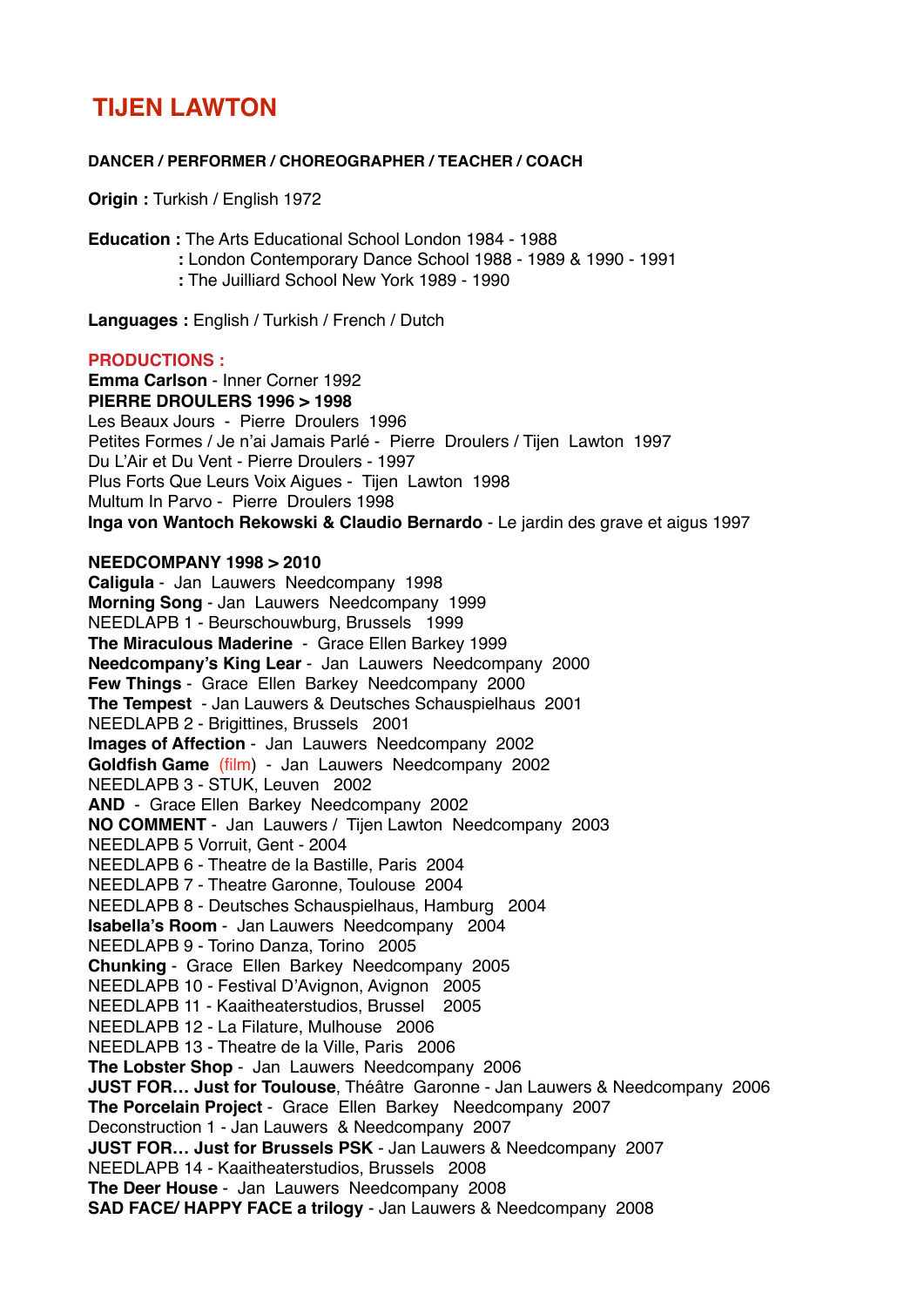# **COMPAGNIE CATERINA & CARLOTTA SAGNA 2010 > 2015**

**Nuda Vita** - Compagnie Caterina & Carlotta Sagna 2010 **Cuisse de Grenouille** - Compagnie Caterina & Carlotta Sagna 2012 > 2015

## **OTHERS 2010 > PRESENT**

**Sweet Salt** - Tijen Lawton & Janni Van Goor 2010

**L'oeil nu (The Naked Eye)** "Stay on the Scene" - Harold Henning & LapsProduction 2013 > 2014 **Bullet Proof / Hûzûn** - Tijen Lawton 2012 > PRESENT

**Harsh Songs** - Mauro Paccagnella & Woosh'ing Machine 2014 > PRESENT

**PERSONA (and) the making of …** 2014

**PERSONA/ BULALAZSINIZ Kİ ARTIK BENİ** 2015 - Tijen Lawton & MSGSU Çadaş Dans ASD projesi, Fransız Kültür Merkezi İşbirliğiyle / MSGSU Mimar Sinan Fine Arts University Modern Dance Department with the support or the French Istitute İstanbul. İSTANBUL 2014/ 2015

**VAI E PASSA** - Tant'amiti / Cie. Erika Zueneli 2015 / 2016 PRESENT

**MANNGOLD INTRUSION PROJECT** - MannGold & Iñaki Azpillaga 2015 PRESENT **EXIT/ Rabbit Hole : If You Want To Leave Don't Breath** - Tijen Lawton 2016 (ongoing) **CREATIVE PLAYGROUND** 2017 Théâtre De Liège - Selim Aydoğdu & Jean-François Foliez **DENDERDINGEN** - Quan Bui Ngoc & Karlien De Savoye 2017

**BRUILOFT** - Greet Vissers/ KunstZ - 2017/2018 *Choreography Tijen Lawton* 

**STADSPARADIJZEN** - Greet Vissers/ KunstZ - 2018 *Choreography & Coaching Tijen Lawton* **NOT ONE OF US** - Giselleproject Opera Ballet Vlaanderen & KunstZ / Greet Vissers - 2019

*Choreography & Coaching Tijen Lawton*

**IMPULS COMPANY CREATION** - 2017/2018 *Choreography Tijen Lawton* **RÖGESZME** - **CREATION Budapest Contemporary Dance Academy** - 2017/18 *Choreography Tijen Lawton* 

**URBAN MIRRORS -** NTGent 2018

**MOTHER SONG** - Mokhallad Rasem / Toneelhuis Antwerpen - 2018

**PROJET THEATRODANZA DI FRONTIERA** - Associazone Culturale D.M.A Rome - 2018

**(A+X+P) WOOSHING MACHINE** Mauro Paccagnella / Eric Valette - 2019

**Après Les Troyennes** - As Palavras / Cie Claudio Bernardo - 2019

**DANSKE 3 Creation - Impact** - Choreography Tijen Lawton, Produced by Dans Centrum Jette 2019

**Re-Rögeszme - Choreography Tijen Lawton** Creation Produced by Liberdance Zagreb/ BCDA Budapest 2019

**The Weight Of The Skin - Choreography Tijen Lawton** Creation with dancers with Bachelor 1 and Labo-Inclusion Dance Project - Koninklijke Conservatorium Antwerpen 2019

**Toen Ik Nog Een Vogel Was** - Rebecca Lenaerts / HET LAB - **Choreographic and movement Coaching - Tijen Lawton** Krokus Festival Hasselt 2020

**Time Interrupted By Itself /A Solo - Tijen Lawton** DFestival 2020 (Cancelled / Postponed) **Another Dimension / A Solo - Tijen Lawton DFestival 2021 (To be Continued...)** 

FILMS : **GOLDFISH GAME** - Jan Lauwers & Needcompany 2002 > PRESENT : **Ma Mère I'Oye** - Thierry De Mey 1998

: **After The Trojan Women** - Cristina Dias / As Palavras - 2019

# **TEACHES ONGOING Classes / Workshops & Masterclasses :**

La Raffinerie Brussels La Menagerie de Verre Paris La Caldera - Barcelona MSGSU Dance Department Mimar Sinan Fine Arts University İstanbul Beyhan Murphy MDT Modern Dance Theatre İstanbul Artesis AP University College / Koninklijk Conservatorium - AP Hogeschool Antwerp RSG't RIJKS Bergen op Zoom Garage Twenty-Nine - Brussels